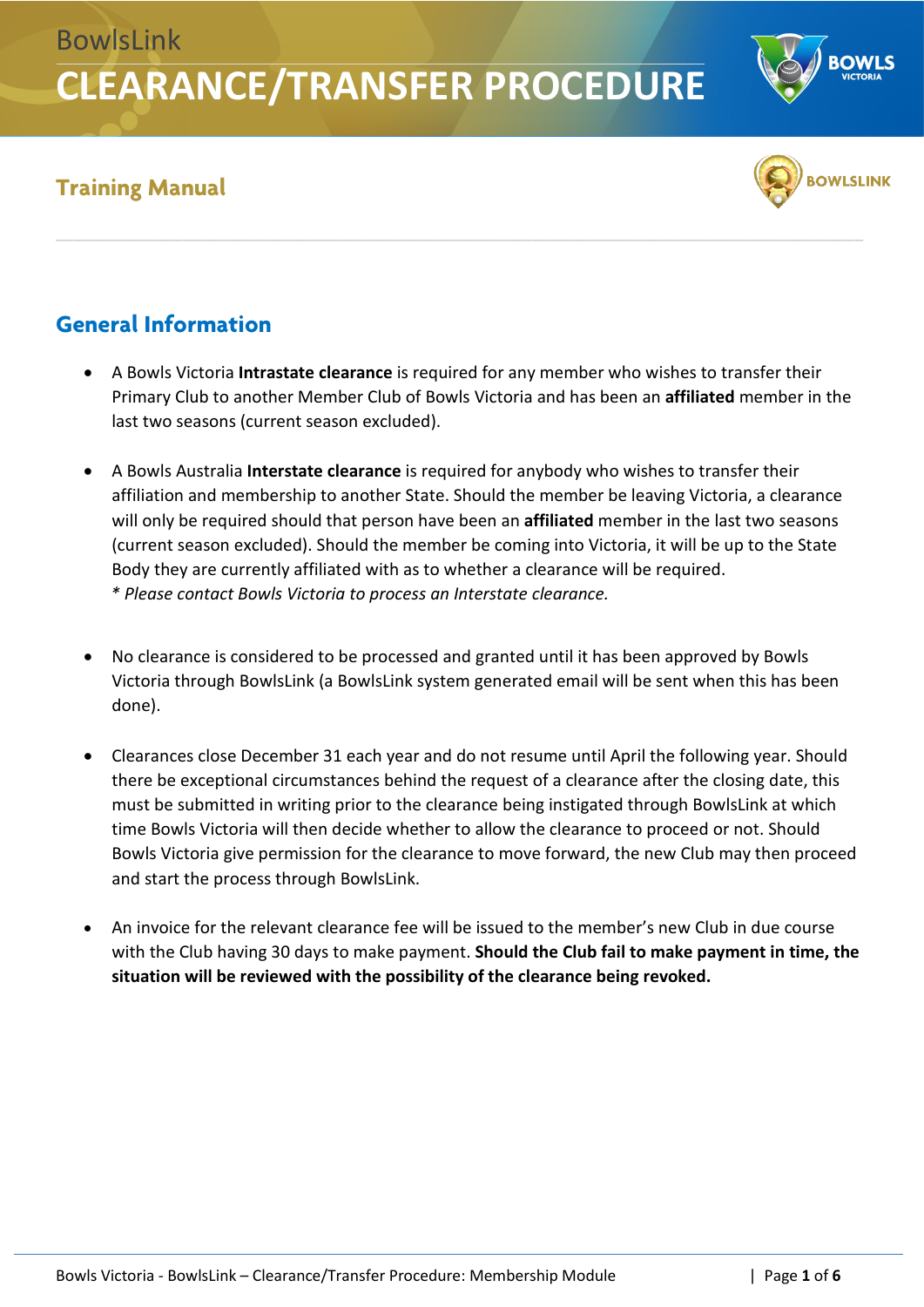

### **Logging in**

The Process starts with the member's new Club.

- 1. The Club Administrator of the new club logs into their BowlsLink account and clicks on **Membership**.
- 2. Click on **+ Add Member** in the top right and click **Existing Member** in the dropdown menu.



- 3. You will then be presented with 3 different options to search for the member you wish to invite to your Club. We highly recommend you use the first search option, searching by the member's National ID number (NIN). Members can locate their NIN by logging into Bowlslink, the previous club can locate the member's NIN and Bowls Victoria can identify a member's NIN.
- 4. Once you have submitted the information that you will use to search for the member, click **Search**.
- 5. If the information matches the person you are wanting in your Club, then you'll be presented with two further options.
	- Invite (used for dual members)
	- Invite& Transfer(used for clearances/transfers)
- 6. When you click **Invite & Transfer** an invitation will be sent to the following people:
	- the member requesting the transfer
	- the member's previous club

An invitation has been sent to Nic Berces's e-mail address, in addition to one or more representatives of club(s) of which Nic Berces is currently a member.

On acceptance of the invitation, Nic Berces's membership registration to Clunes Bowling Club will be automatically approved and a request will be lodged to transfer Nic Berces's primary club designation to Clunes Bowling Club.

No further action is required on your behalf.

*\*Notification will be sent to the member's new club.*

*\*\*Should the member requesting the transfer not have an email address in their BowlsLink account, theywill not be able to accept the invitation, however the invitation can also be accepted by the member's previous club.*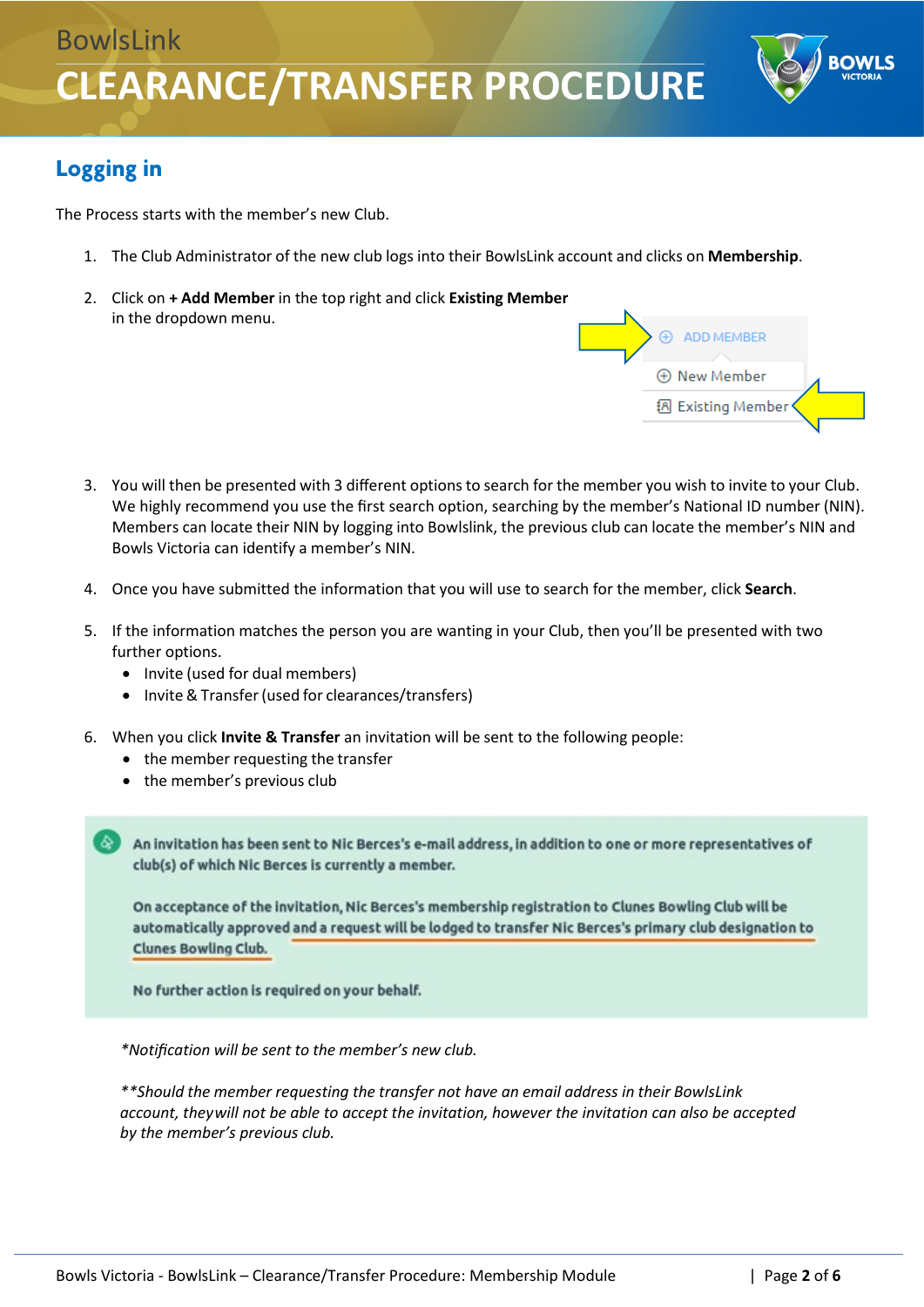

7. Once the invitation has been accepted by the member, a confirmation message similar to below will appear. A similar message will appear when the invitation is accepted by the former Club. A confirmation email will be sent to the member's new club.

Thank you, Nic Berces, for accepting the invitation to be registered as a member of Clunes Bowling Club. Your membership to Clunes Bowling Club will become effective when you next sign-in to BowlsLink. By accepting the invitation, you have also granted permission for Clunes Bowling Club to request a transfer of your primary club designation from Savage Bull to Clunes Bowling Club on your behalf. BowlsLink will notify you by e-mail of any changes to your primary club designation.

8. Once the invitation has been accepted, all administrators of the member's previous club will be sent the following "transfer requested" notification:

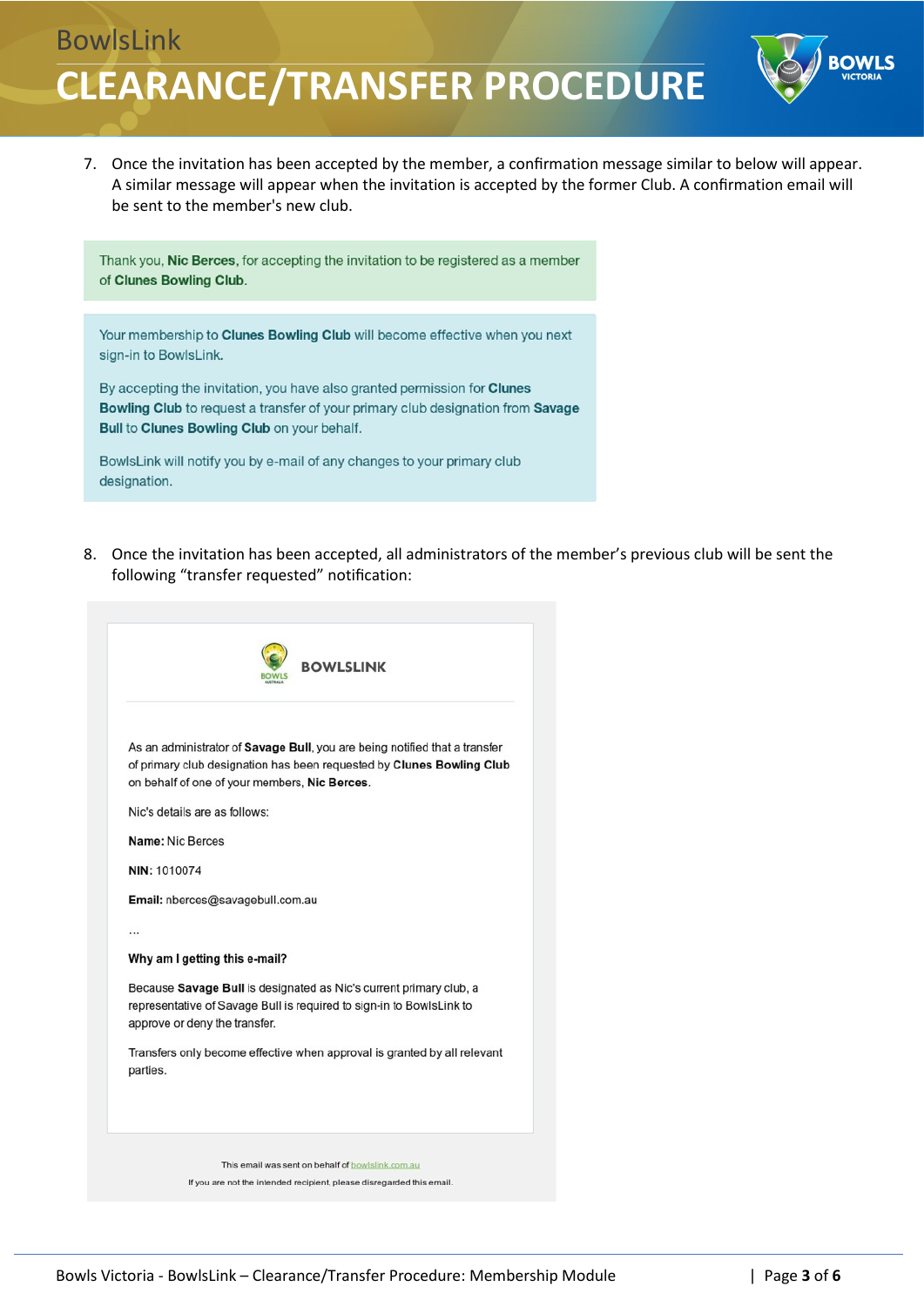

9. The member's previous club now needs to login to Bowlslink, click on **Transfers** underneath **Membership** and approve the clearance.



10. Once you click on **Transfers** you will automatically be directed to the **Pending** area of Transfers. This is where all clearances that involve your Club and require your approval will be housed.

| Name       | <b>BA</b> Number | From Club   | To Club | Requested On : | Approved By                       | Actions |
|------------|------------------|-------------|---------|----------------|-----------------------------------|---------|
| Nic Berces | 1010074          | Savage Bull | Clunes  | 5th Mar 2021   | Clunes Nic Berces Savage Bull VIC |         |

- 11. The above image is a transfer waiting for approval and was found in the Pending area of the previous Club. You can see here that the blue coloured boxes are those who have approved the clearance so far (an Invite & Transfer will automatically give approval of the clearance from the new Club). The two white boxes show us who is still left to approve and those are the former Club and the State Body.
- 12. To approve the clearance all your need to do is click the **Actions button** on the right and choose the option **Approve Transfer**.
- 13. On approval of the transfer, **all** administrators of **all** authorities involved with the transfer (both Clubs and the State Body) will be sent the following e-mail confirmation (tailored to the recipient):

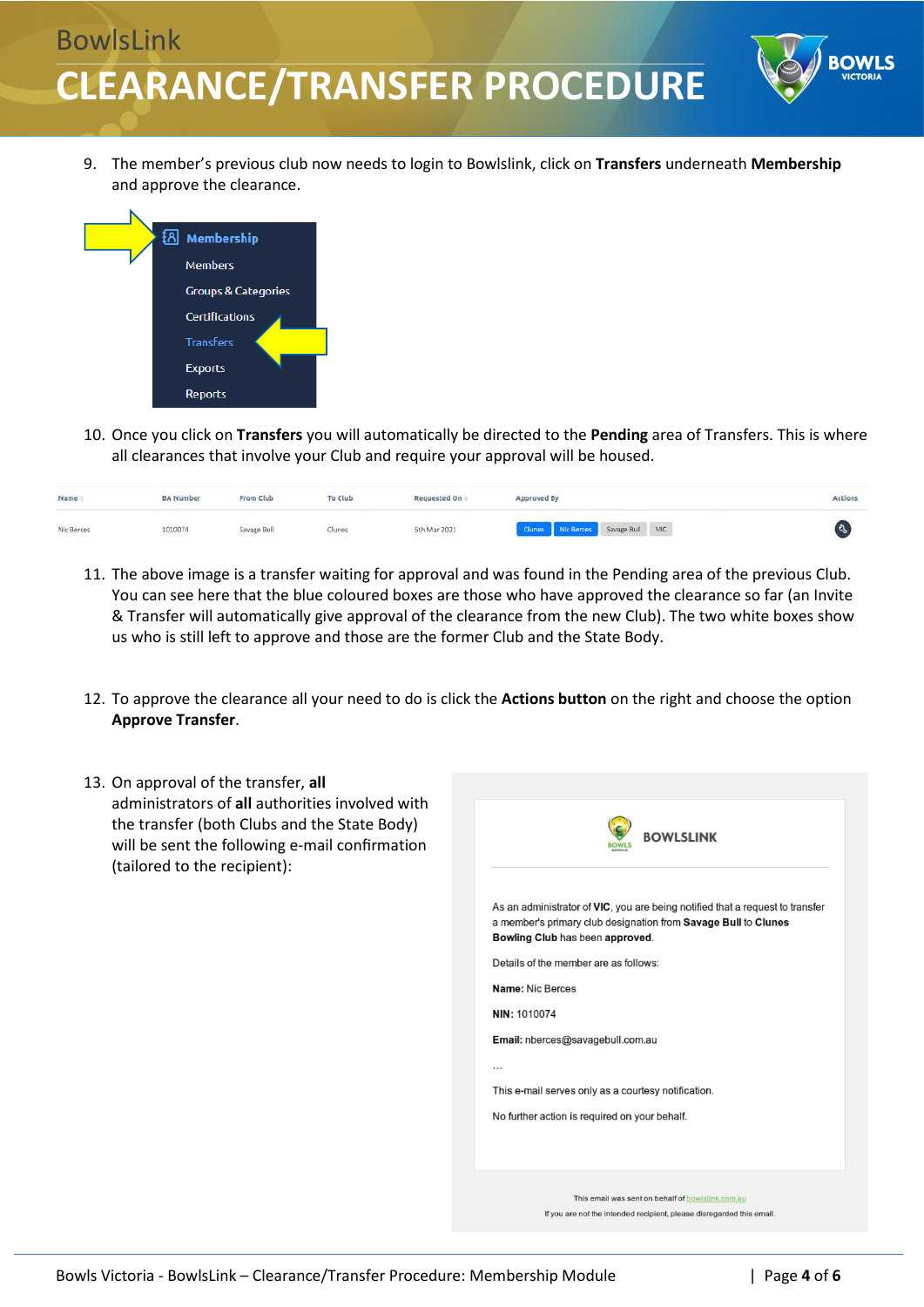

14. The applicant will receive the below email so they too are aware that their clearance has been approved.

| Nic Berces, |                                                                                                                   |
|-------------|-------------------------------------------------------------------------------------------------------------------|
|             | A request to transfer your primary club designation from Savage Bull to<br>Clunes Bowling Club has been approved. |
|             | Your primary club is now Clunes Bowling Club.                                                                     |
|             |                                                                                                                   |

15. The member's name will now move from the **Pending** to **Approved**.

| <b>Transfers</b> |          |        |  |  |  |  |
|------------------|----------|--------|--|--|--|--|
| Pending          | Approved | Reject |  |  |  |  |

*The transfer will not be deemed approved until all parties have approved their respective part of the process.*

16. Once the transfer has been approved the following clubs need to complete the following actions:

**New Club** - needs to assign the member a membership category with playing rights and make them financial before the member is eligible to represent the Club.

**Previous Club** - needs to archive the member's record, should the member want to retain a dual membership, there is no need to archive the member, just assign the member a new membership category called Dual Member.